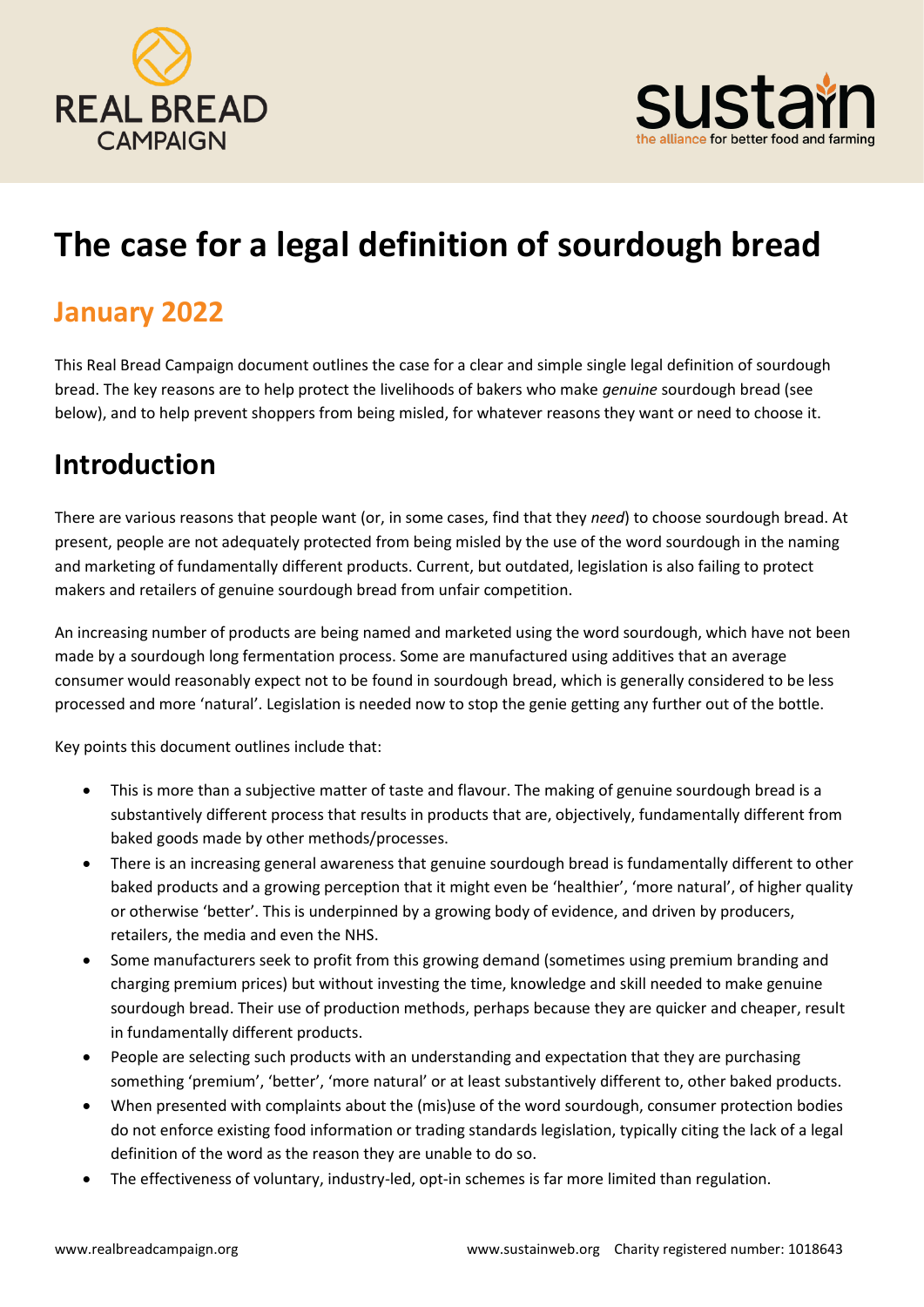### **What is genuine sourdough bread?**

Rather than a flavour, look, style or trend, the sourdough process is simply the oldest way of leavening dough. Bread of every type can be (and is) made using a genuine sourdough process by bakeries of all sizes around the world.

Yeasts and bacteria are present all around us, including on the surface of wheat and other grains. When grain is milled into flour, some of the yeasts and bacteria are incorporated. Given suitable conditions (basically warm and wet, with additions of more flour to metabolise) yeasts and lactic acid bacteria (LAB) will thrive, multiply and can be nurtured into a sourdough starter culture. More flour, water and (if the baker chooses) other natural ingredients can then be added to a portion of sourdough starter culture to make a dough. Allowed sufficient time, carbon dioxide generated by the yeast cells as a by-product of their respiration will make the dough rise.

In the hands of a skilled, knowledgeable baker, the production of enzymes, organic acids and other substances by the yeasts and LAB during this long fermentation process can be controlled to hav[e beneficial effects on the](https://www.umyu.edu.ng/ujmr/UJMR%201_1_2016/UJMR%201_1%202016_014.pdf)  [organoleptic properties](https://www.umyu.edu.ng/ujmr/UJMR%201_1_2016/UJMR%201_1%202016_014.pdf) (flavour, texture and aroma) of the resulting bread. This transformation cannot happen to the same extent if the fermentation time is shortened by the use of additional raising agents. In the absence of a live sourdough starter culture, it cannot happen at all.

Good (and even great) bread *can* be leavened using baker's yeast alone or in combination with a sourdough starter culture, but neither process results in genuine sourdough and so should not be marketed as such. A comparison might be that neutral grain spirit can produce good vodka in a short time, but could not be called whisky unless it goes through a particular process to make it such. Nor is adding a splash of whisky to neutral spirit sufficient for the word to be used to name or market a bottle of it.

Genuine sourdough bread falls into the processed (rather than the ultra-processed) food category of the UN FAO recognise[d NOVA classification.](https://www.fao.org/3/ca5644en/ca5644en.pdf) People generally and reasonably expect sourdough bread not to be an ultraprocessed product. As such, the production of genuine sourdough bread does not involve any so-called 'processing aid' or other additive, all of which are, by definition, totally unnecessary to produce bread of any kind.

## **Potential health benefits**

The need for a legal definition of sourdough bread does not rely on proof that making bread using a genuine sourdough process has one or more nutritional or other health benefits greater than making bread without a live LAB starter culture, or if the fermentation time has been shortened, such as by the use of baker's yeast. A growing body of evidence (see appendix) suggests, however, that it might.

The strains and concentration of yeast cells in a sourdough starter culture produce carbon dioxide at a slower rate than baker's yeast, meaning that dough made by a genuine sourdough process takes longer to rise. During this extended fermentation time, the LAB in particular cause biochemical changes in the dough that go beyond subjective improvements to the organoleptic properties of the resulting bread.

Published in the February 2021 issue of Trends in Food Science & Technology, Thirty years of knowledge on [sourdough fermentation: A systematic review](https://www.sciencedirect.com/science/article/pii/S0924224420307202?via=ihub) is based on an examination of 1230 peer reviewed research articles published between 1990 and 2020 on the subject of sourdough. Its authors note: "The most recent literature showed how the sourdough fermentation mainly increased mineral bioavailability, enabled fortification with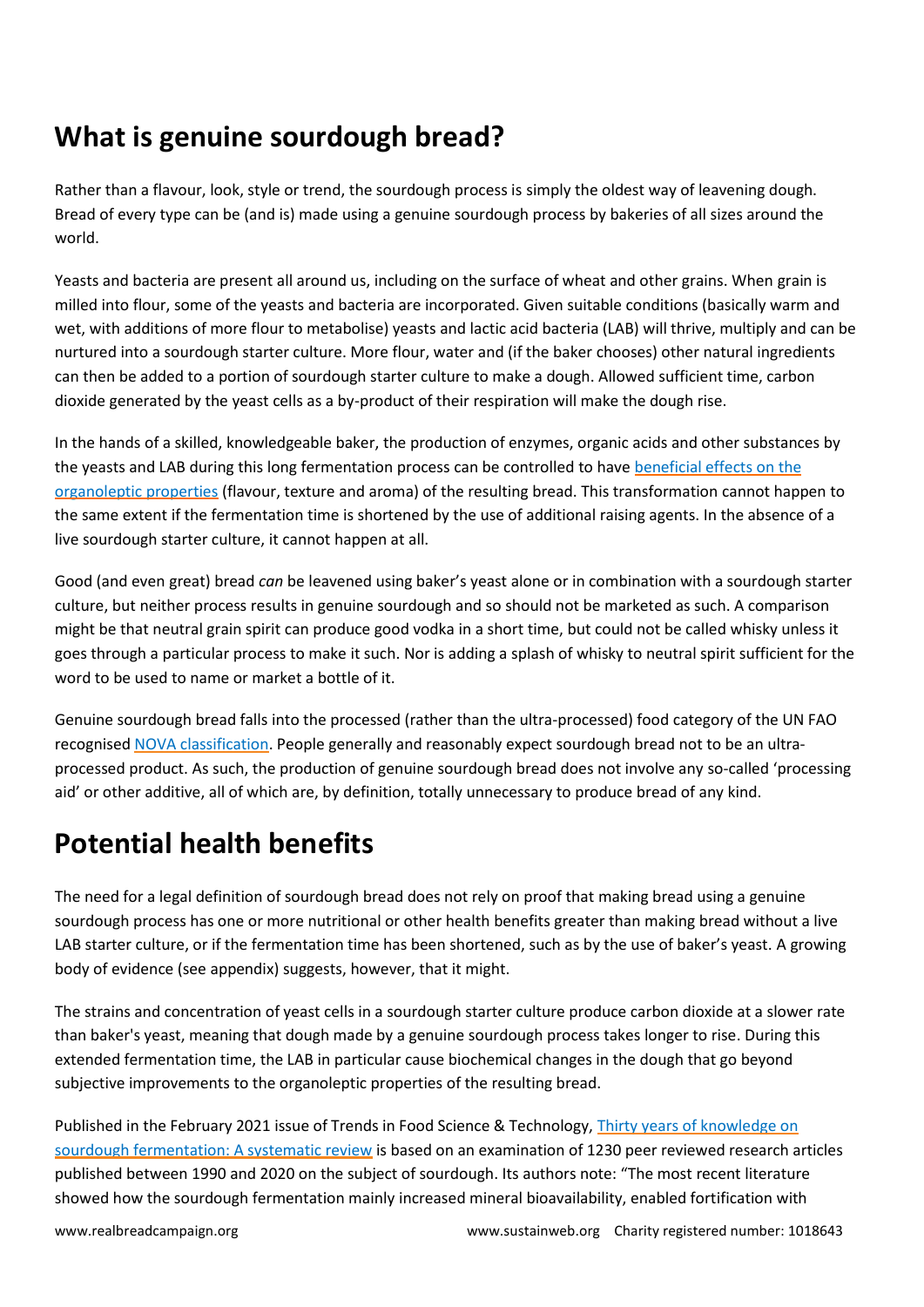dietary fibers, lowered glycemic index, improved protein digestibility and decreased the content of anti-nutritional factors." Researchers have also found how sourdough fermentation can modify and reduce the proteins that trigger the coeliac response - see the appendix for links to selected studies.

The lactic acid bacteria in bread making are related to those that act as natural preservatives in the production of foods including some cheeses, sauerkraut, kimchi, yoghurt and charcuterie. While not a health benefit, LAB fermentation has been shown to [slow staling](https://www.sciencedirect.com/science/article/abs/pii/S0740002006001614) and [inhibit fungal activity,](https://link.springer.com/article/10.1007/s00217-004-0898-1) both useful in helping to reduce food waste.

Again, none of this can happen to the same (or even sufficient) extent if the fermentation time is shortened by the use of additional raising agents. In the absence of a live sourdough starter culture, it cannot happen at all. The Real Bread Campaign calls for more research to be funded and carried out on the potentially beneficial effects of sourdough fermentation. In the meantime, people who experience benefits for themselves need protection from being misled.

### **Perception**

Consumer research in the UK and elsewhere suggests that people who seek out products marketed as 'sourdough' typically do so wanting more natural food, understanding or believing that it is some way 'better'. For example, a [market analysis report](https://www.grandviewresearch.com/industry-analysis/sourdough-market) published by Grand View Research in August 2019 noted: "Sourdough-based baking products are considered to be healthier alternatives to those made using regular dough."

There are many drivers to this general perception. In addition to any knowledge of existing scientific research/evidence a person has, they include: exposure to articles, broadcasts and other social and traditional media content; word of mouth; advice from dieticians; nutritionists or others in healthcare. Some of these sources are official or at least generally understood to be factually accurate. For example, sourdough appears o[n a list of](http://www.nhs.uk/live-well/eat-well/should-you-cut-out-bread-to-stop-bloating/)  'tummy-[friendly breads'](http://www.nhs.uk/live-well/eat-well/should-you-cut-out-bread-to-stop-bloating/) in Eat Well guidance published by the NHS, and the BBC has published a list of [Top 5 health](https://www.bbcgoodfood.com/howto/guide/health-benefits-sourdough)  [benefits of sourdough,](https://www.bbcgoodfood.com/howto/guide/health-benefits-sourdough) written by a registered nutritionist. This all aligns with many instances of people reporting that they experience negative effects of eating cereal products but that they can enjoy eating genuine sourdough bread.

The perception is also being driven by marketing messages from producers and retailers, including some of the UK's largest baked product manufacturers. Examples include Allinson's promoting a baker's yeast[-leavened factory loaf](https://www.allinsonsbread.co.uk/range-of-breads/rustic-white) as a premium product that's 'that extra bit special because it is baked with sourdough for a distinctive, fullflavoured white bread' and Warburtons similarly marketing [a yeast-leavened industrial loaf](https://www.warburtons.co.uk/products/bread/sourdough/white-with-sourdough-540g/) as 'ideal for making that weekend brunch a little bit extra special with its unique texture and taste. Baked based on a traditional artisan process, this is really in the 'upper crust' in loaves!'

Meanwhile, additive/ingredient suppliers are promoting products to bakers and encouraging them to pass on to customers messages about the potential benefits of sourdough, whilst supplying products that are intended to reduce or eliminate sourdough fermentation time. An example is Puratos, which promotes its products with messages such as this line from an advertorial in the October 2021 issue of Out of Home Magazine: 'educating consumers on the nutritional benefits, flavour, formats and versatility of sourdough may help justify the price of the product.' A similar message appears in [a media release by Puratos,](https://www.puratos.co.uk/en/news/Puratos%20launches%20UK%20made%20sourdough#:~:text=International%20baking%20and%20patisserie%20business%2C%20Puratos%20UK%20is,increasingly%20seek%20breads%20with%20natural%20ingredients%20and%20flavour.) the basis of [this article](https://www.bakerybusiness.com/story.php?s=2021-08-31-puratos-launches-uk-made-sourdough) on the Bakery Business website, which also mentions 'O-tentic active bakery blends for baking delicious Italian style breads with just four ingredients: flour, water, salt and O-tentic.' Puratos advertise this as a 'clean(er) label' product to be 'the start of all your breads with just 4 ingredients: flour, water, salt and O-tentic'. Rather than being just dehydrated, powdered sourdough starter, however, the product [also contains a further two baker's yeast and the additive E300](https://www.puratos.co.uk/en/products/o-tentic_durum). One recipe on the Puratos website for using O-tentic is called [High Street Baker French Sourdough,](https://www.puratos.co.uk/en/recipes/high_street_bakerfrenchsourdough) despite having a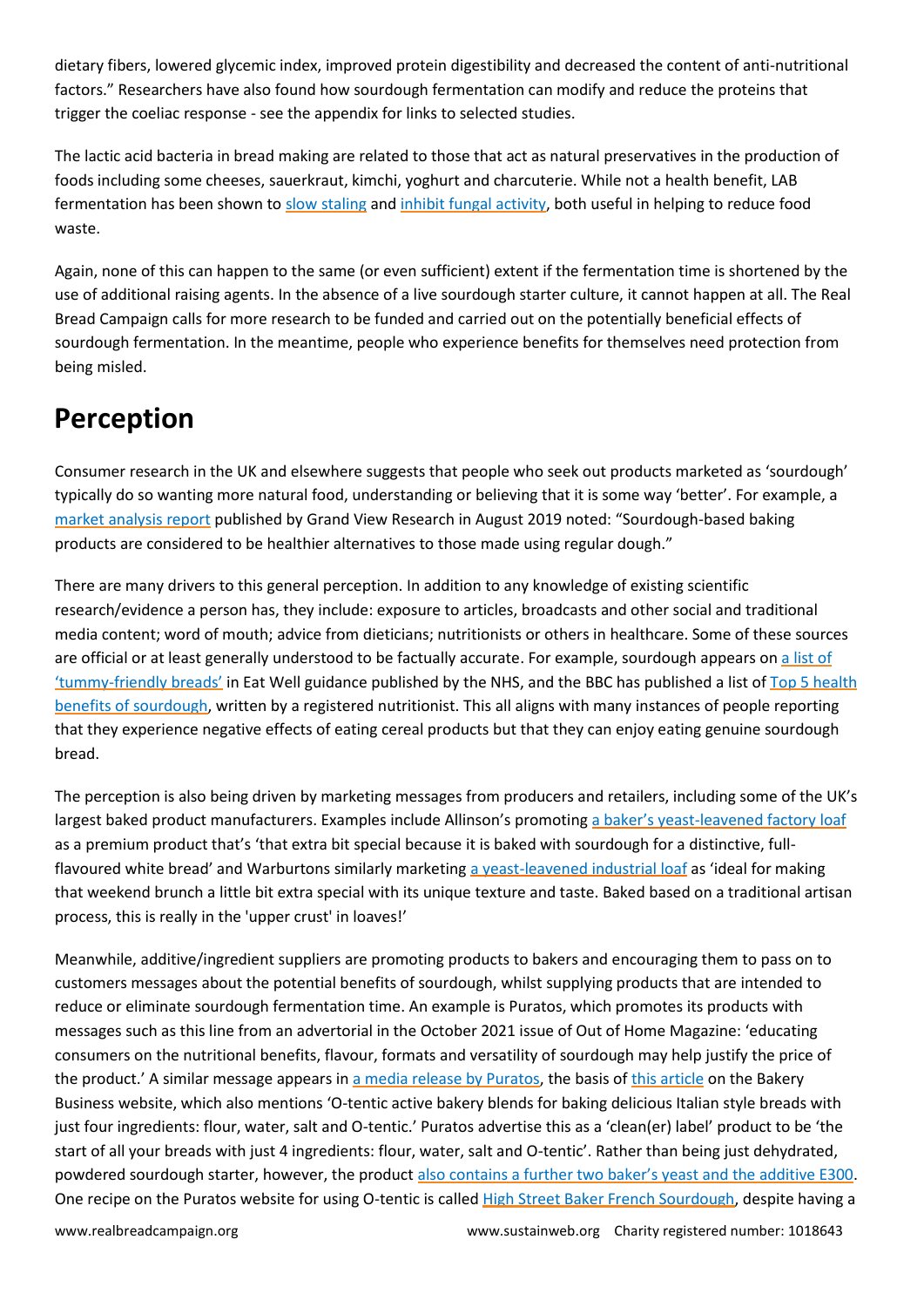fermentation time of a mere 90 minutes at most. It is doubtful that this long enough to develop all, or any, of the benefits the company is using to sell its products to bakers and encouraging them to use as marketing messages to shoppers.

## **Supporting fair competition**

Since at least the 1990s, Real Bread bakers around the UK have created and been nurturing a British tradition of genuine sourdough breadmaking. The majority of those doing so commercially are at locally-owned SME bakeries, which support more jobs per loaf than larger, more automated baked products manufacturers, and (in common with other small, locally-owned businesses) [help to keep more money circulating in their local economies.](https://www.lm3online.com/about)

In parallel with helping to develop awareness that sourdough breadmaking it is a fundamentally different process that results in a substantively different product, these bakers have been building up goodwill around its subjective qualities including taste, flavour, texture, aroma and appearance. The existing (and future) makers of genuine sourdough bread need a legal definition to help protect them from unfair competition by any manufacturers that act to benefit from this goodwill to sell fundamentally different products.

SME bakeries in particular need legislative support to help create equity in the marketplace. Genuine sourdough bread is fundamentally different to products that are sourdough in name alone. Against the multi-million pound marketing budgets of businesses in the multi-billion pound industrial loaf manufacturing and retailing sectors, however, SME bakeries simply do not have an individual, or even collective, 'voice' loud enough for this truth to be heard.

Many (perhaps most) of the current commercial custodians of the evolving UK tradition of genuine sourdough breadmaking are amongst more than 1000 small-scale bakeries in the Real Bread Campaign's network. The Campaign is, however, keen to see and encourage bakeries of all types and sizes making genuine sourdough bread available to more people across the UK. Genuine sourdough bread *can* be made at every scale by every bakery business willing to use a genuine sourdough process. This is demonstrated by the likes of The Village Bakery Melmerby and The Bertinet Bakery, both of which have national distribution. Outside the UK, there are national market leaders, such as Fazer in Finland, whose ranges include lines of genuine sourdough bread. Rather than preventing plant and other larger scale bakery manufacturers entering this marketplace, our proposed legal definition would reinforce the USP of those that choose to invest in making genuine sourdough bread.

### **Industry self-regulation**

Industry self-regulation in any sector tends to be led by a small, but hugely powerful, group representing larger businesses to accommodate and serve their own needs, limitations and abilities. Typically, such voluntary schemes do not help to create a level playing field, failing to accommodate adequately the needs, limitations and abilities of SMEs, individuals, communities, animal welfare and the environment, or a combination of these. As noted in Sustain's case for a Children's Food Bill, industry [self-regulation/voluntary](https://www.sustainweb.org/publications/the_childrens_food_bill_why_need_law/) schemes have been shown to fail time and again. Leaving industry to self-regulate the use of trans fats has meant that, despite evidence of negative impacts on health dating back to at least the 1990s (and perhaps as far as the 1950s), they are still in use. More generally, a 2015 RSPB review of the [effectiveness](http://ww2.rspb.org.uk/our-work/rspb-news/news/409329-relying-on-voluntary-measures-wont-solve-environmental-problems) of over 150 voluntary schemes across a range of sectors and found that: "the impact of most voluntary schemes is limited. Over 80 per cent of schemes were found to perform poorly on at least one key measure." Regulation (such as the Soft Industry Drinks Levy, introduced following the Sustain report and campaigning alongside Jamie Oliver and others) has been shown to be more effective.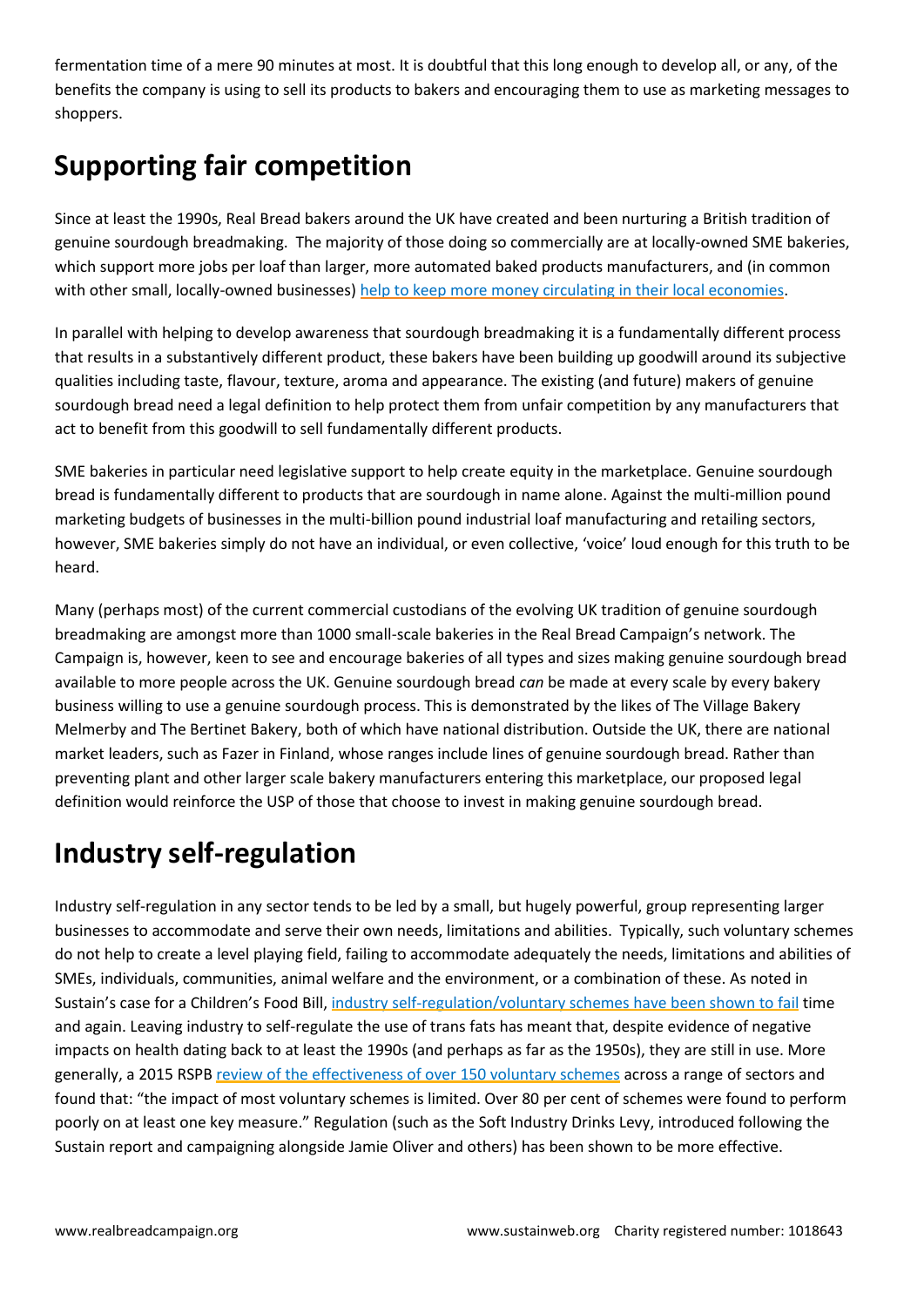When it comes to sourdough, leaving it to 'the market' to self-regulate clearly is not working. In September 2018, one of the UK's largest industrial loaf manufacturers launched a sliced white loaf [marketed](https://bakeryinfo.co.uk/finished-goods/warburtons-adds-to-toastie-range-with-sourdough-loaf/625328.article) using the word [sourdough](https://bakeryinfo.co.uk/finished-goods/warburtons-adds-to-toastie-range-with-sourdough-loaf/625328.article) that was in fact made using baker's yeast and a mere 3% dried sourdough starter. Despite this it had a recommended selling price of around 66% more than the company's otherwise apparently identical regular white loaf in the same range.

In another example, a trade advert for a [packet](https://www.sustainweb.org/news/may16_asa_artisan_packet_mix/) mix noted that genuine sourdough normally requires a "bulk fermentation period of up to 24 hours" and promised commercial bakers the ability to make '"sour dough" [sic] with just 60 minutes' fermentation. Despite stating that the longer that dough ferments, "the better quality the product and customers are prepared to pay a premium for this," the advertiser encouraged bakers to take "the opportunity to enter this lucrative market without the need to invest in specialist staff." The ad reinforced this with the egregious assurance of an "easy way" to "an excellent profit margin", all without any "learning needed on pH and acidity."

## **Custodians kept out of code creation**

In 2019, a so-called 'UK Baking Industry Code of Practice for the Labelling of Sourdough Bread and Rolls' was sent to Defra. We believe that that this proposed code would make things more, not less, confusing for shoppers and would legitimise what, in intellectual property law, might be considered as extended passing off. It sought to redefine what sourdough bread is in order for businesses (perhaps such as those represented by the authors) to profit from fundamentally different products manufactured using quicker, easier (and therefore cheaper) processes. It went as far as stating: "Where space and skills are lacking, bakers have recourse to an increasing number of ingredients and raw materials that help to simplify the process."

Underlining the point about industry self regulation in the section above, rather than being written by and for bakers and buyers of genuine sourdough bread, this proposed code was produced by a group of industrial entities\* that, until relatively recently, had little to no experience or involvement in making genuine sourdough bread. They include bodies that represent the companies behind examples cited in this document. Another is the Craft Bakers' Association, which in June 2019, ran an event encouraging bakers to use 'sourdough' products, made by the ingredients/additives company that sponsored the event, as shortcuts around processes necessary for genuine sourdough breadmaking.

When writing the code, the authors chose not to work with the Real Bread Campaign. This was despite them knowing that our organisation has been active and vocal on this subject since 2009 and that many (perhaps the majority) of the UK's genuine sourdough bakers and experts are in the Campaign's network. When in June 2019 we discovered from a third party that a code had been drafted, we began contacting the authors, asking to be involved in the process. It was not until October that they sent us a copy. We responded with our comments and an offer of helping to rewrite it, but after another month of us following this up, the authors advised us that they had rejected any input from us and sent the document to Defra unchanged.

\* The Association of Baking Ingredients Manufacturers, The British Sandwich and Food To Go Association, Craft Bakers ' Association, Federation of Bakers, Pizza, Pasta and Italian Food Association.

## **Protected names**

www.realbreadcampaign.org entity registered number: 1018643 It has been suggested that the Real Bread Campaign could establish a Traditional Speciality Guaranteed, or other protected name, status for sourdough bread. Such a measure is not suitable in this case. It would not be possible to gain protected name status for 'sourdough bread' and prefixing it with a qualifier (eg genuine, traditional, British, real) would not protect buyers (or bakers) of any other product named or marketed using the word sourdough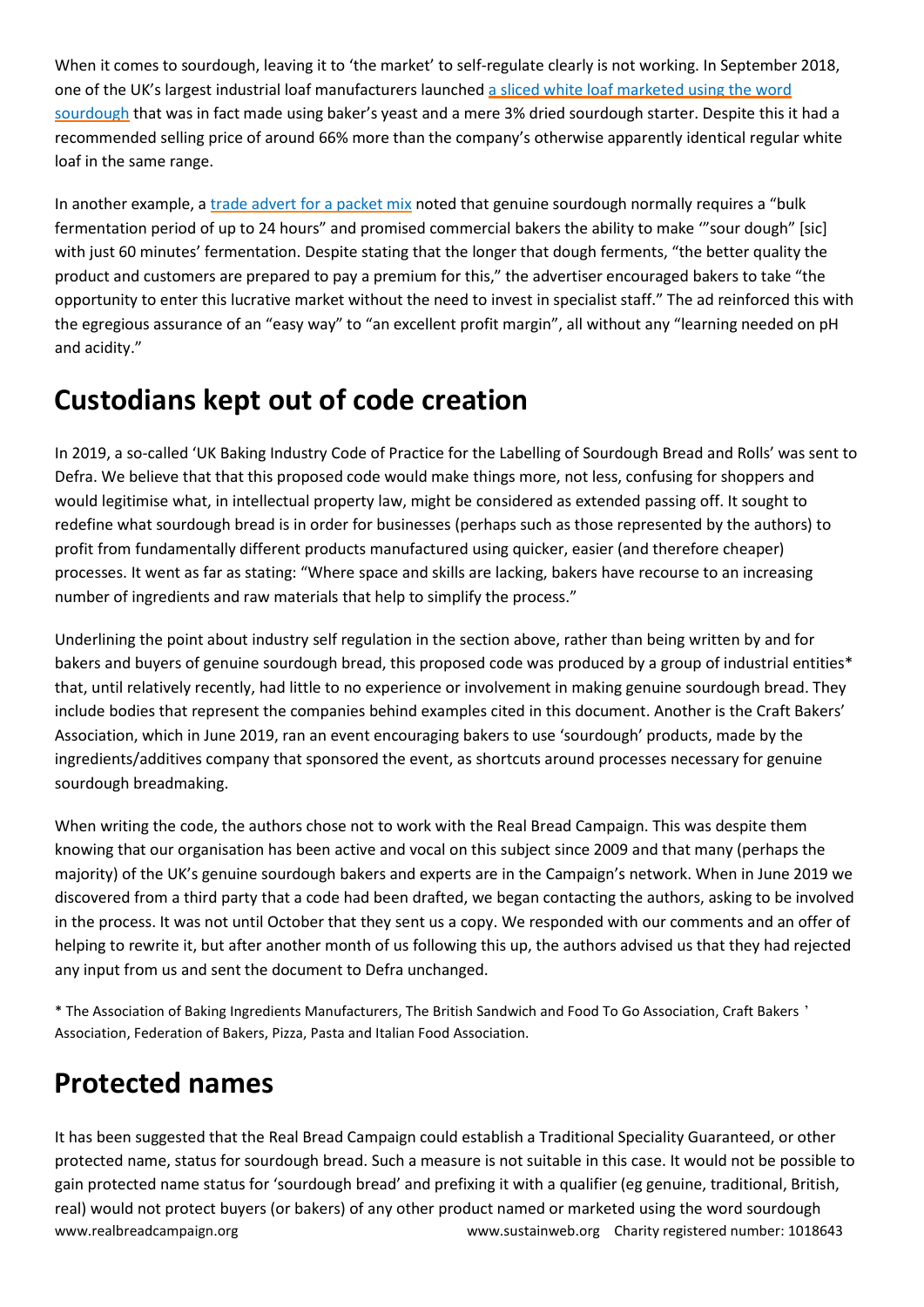without the specific qualifier. Furthermore, this proposal is broadly rejected by Real Bread Campaign supporters on the grounds of the unnecessary and disproportionate cost and administrative burden that participation would place on SME bakeries.

Around 100 bakeries participate in the Real Bread Campaign's Real Bread Loaf Mark [scheme,](https://www.sustainweb.org/realbread/real_bread_loaf_mark/) which since 2020 has included The Sourdough Loaf Mark option. This self-certification scheme has only ever been intended as an affordable interim measure as it is limited by weaknesses inherent in voluntary schemes, including lack of participation, visibility / consumer awareness, and enforceability.

## **Existing legislation**

Protection of consumers' interests should be covered by legislation including [Article 8\(1\)\(c\) of Regulation \(EC\)](https://www.legislation.gov.uk/eur/2002/178/article/8)  [178/2002,](https://www.legislation.gov.uk/eur/2002/178/article/8) laying down the general principles and requirements of food law, which is given substance by Article 7 of [Regulation 1169/2011 \(EC\),](https://www.legislation.gov.uk/eur/2011/1169/article/7) aka Food Information to Consumers.

This is, however, proving inadequate to prevent the misuse of the word sourdough. Time and again, consumer protection bodies (notably the Advertising Standards Authority) have declined to take action i[n cases like these,](https://www.sustainweb.org/news/dec19_asa_failing_to_protect_you_from_sourfaux/) stating that the absence of a legal definition of sourdough makes it hard for them to decide upon what to base a judgement of what is and isn't misleading.

## **International comparisons**

Regulations that contain a definition of sourdough include Spain's Real Decreto 308/2019, de 26 de abril, por el que [se aprueba la norma de calidad para el pan](https://www.sustainweb.org/news/jul19_spain_gets_honest_crust_act_new_bread_law/); and the ['Décret de pain'](https://www.legifrance.gouv.fr/loda/id/JORFTEXT000000727617/) in France. While British shoppers and genuine sourdough bakers need and deserve similar legal protection, the historical context and market conditions in the UK are not the same as those in other countries and so adopting their legislation or definitions is not appropriate.

The current British tradition is a relatively modern one, started and nurtured over several decades by bakers for whom the use of baker's yeast or additives is antithetical to crafting sourdough bread. Unlike countries with longer traditions, into which such additions might have become customary before current legislation was introduced, the UK still has the opportunity to preserve and protect its sourdough tradition.

A legal definition of sourdough bread that excludes the use of additives and baker's yeast will not hinder export from the UK. It could in fact help to build trust in, and reinforce the reputation of, British food at home and abroad, and so might actually improve export sales. It could also help to prevent British baking businesses from being undercut by more quickly and cheaply made imported products.

## **Changes to The Bread and Flour Regulations**

The Real Bread Campaign recommends amending the interpretation of bread to:

"bread" means a food of any size, shape or form that -

(a)is usually known as bread, and

(b)consists of a dough made from flour of any type and water, with or without other ingredients (but no additives), which is unleavened or has been fermented by yeast or a live sourdough starter culture and subsequently baked, steamed, fried, or otherwise cooked

We also call for the following to be added: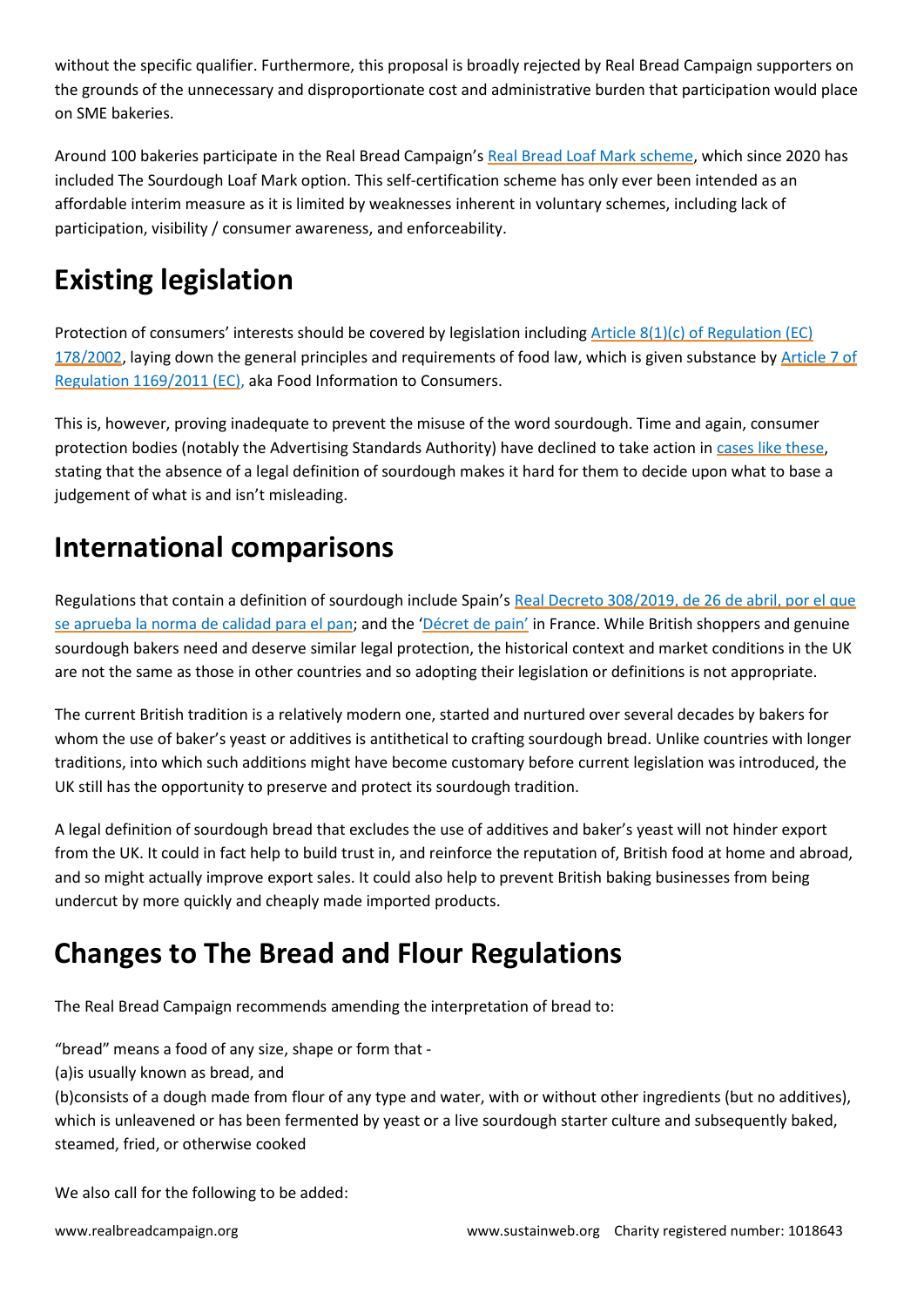#### **Restrictions on the use of the word 'sourdough'**

(1) The word 'sourdough' shall not be used in the labelling or advertising of bread, or as part of the name of the bread, whether or not qualified by other words, unless it is leavened only by a live sourdough starter culture. (2) No person shall sell or advertise for sale any bread in contravention of this regulation.

### **Supporting clarity**

To avoid confusion, [The Bread and Flour Regulations 1998](https://www.legislation.gov.uk/uksi/1998/141) require that the word wholemeal can only be used to name or market flour and baked products if 100% of the flour used is unrefined. Similarly, we call for the word sourdough to be reserved for use in naming and marketing products leavened using only a sourdough starter culture.

Though the word 'with' might sometimes be useful when naming a characteristic ingredient in a food, it is not appropriate when referring to sourdough, which is a process. Returning to the earlier analogy, a bottle of neutral grain spirit with a small amount o[f single malt Scotch whisky](https://www.legislation.gov.uk/uksi/2009/2890/made) added could not be marketed using the phrase 'with single malt Scotch whisky' and nor should 'with sourdough' be allowed to market a product leavened using baker's yeast. Similarly adding qualifiers such as 'style' should not be permitted as a loophole through which the word sourdough can be used to market fundamentally different products made by different processes.

### **Invitation**

To help Defra, the FSA, the Secretary of State, ministers or other MPs and civil servants with their research into these issues, and get first-hand accounts from business owners (and, potentially, their customers) we are happy to help arrange visits to bakeries in the Real Bread Campaign network.

We are also happy to work with Defra and other members of the BFTWG to draft the wording for surveys of business owners, and of a public consultation to assess consumer understanding of, and attitudes towards, these issues and proposals.

#### **Contact: Real Bread Campaign coordinator Chris Young: [chris@sustainweb.org](mailto:chris@sustainweb.org)**

*The Real Bread Campaign was launched in November 2008 by the baker Andrew Whitley and Sustain, the charity that runs it. Starting with a universally accessible definition of bread as made without* additives, the Real Bread Campaign finds and shares ways to make bread better for us, better for our *communities and better for the planet.*

*The Campaign has welcomed thousands of supporters in more than 20 nations, within a wider network* of tens of thousands of friends in many more countries. They include the owners of more than 1000 Real *Bread bakeries, baking schools, mills and related enterprises. [www.realbreadcampaign.org](http://www.realbreadcampaign.org/)*

*Sustain: The alliance for better food and farming advocates food and agriculture policies and practices that enhance the health and welfare of people and animals, improve the working and living environment, enrich society and culture and promote equity. As a membership organisation, Sustain represents around 100 national public interest organisations working at international, national, regional, and local level. [www.sustainweb.org](http://www.sustainweb.org/)*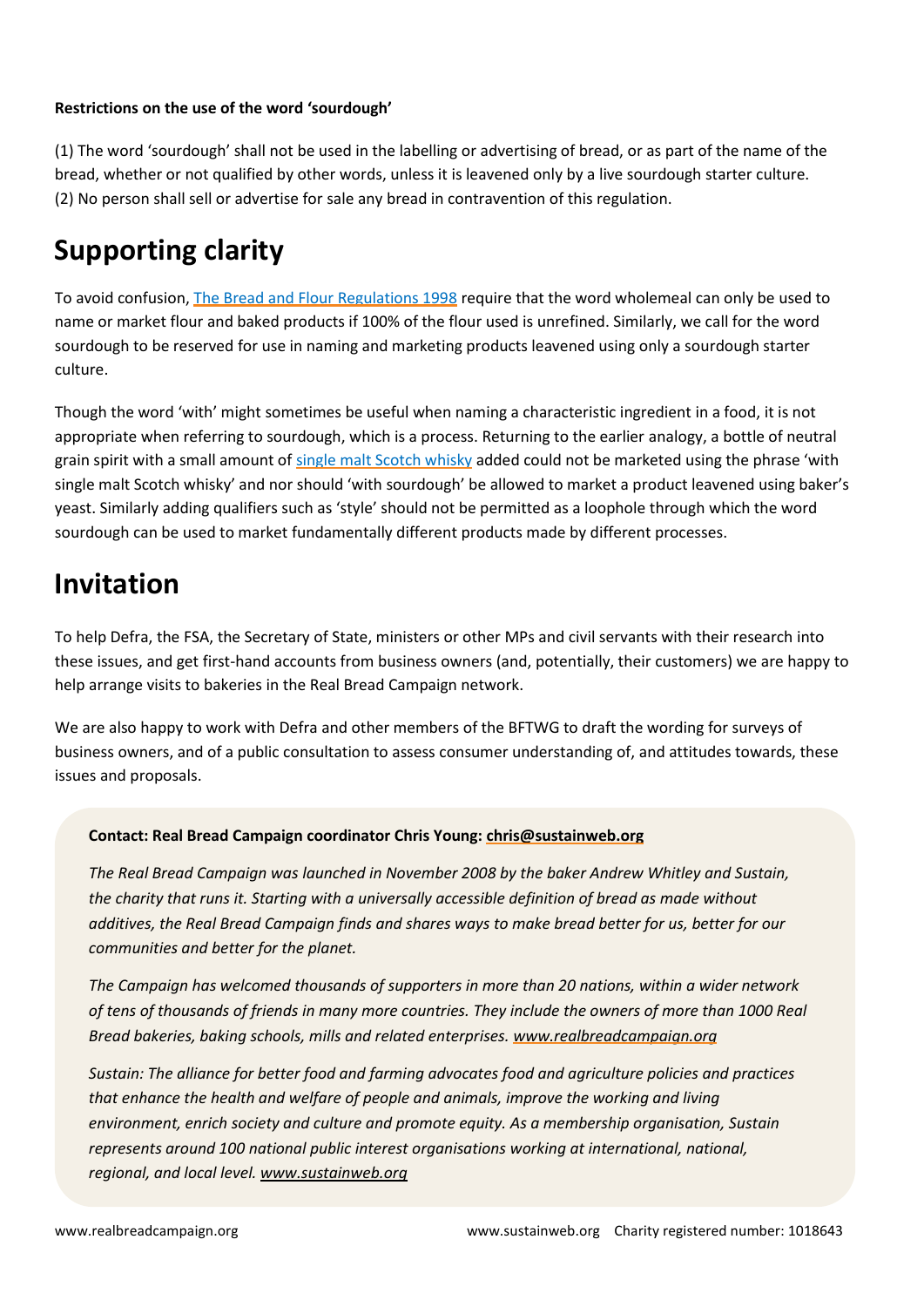## **Appendix**

Between 1990 and 2020 more than 1230 peer reviewed research articles were published on the subject of sourdough. The following small selection of studies highlights just some of the potential benefits of sourdough fermentation. Note that each study had specific parameters/criteria, such as the type of grain/flour, the strains of lactic acid bacteria and yeasts in the starter, fermentation time and temperature etc.

#### **Reducing the Glycaemic Index (GI) of bread**

De Angelis, Maria et al. "Use of [sourdough](https://pubmed.ncbi.nlm.nih.gov/17697425/) lactobacilli and oat fibre to decrease the glycaemic index of white wheat [bread](https://pubmed.ncbi.nlm.nih.gov/17697425/)." The British journal of nutrition vol. 98,6 (2007): 1196-205. doi:10.1017/S0007114507772689

De Angelis, M., Damiano, N., Rizzello, C.G. et al. Sourdough [fermentation](https://link.springer.com/article/10.1007/s00217-009-1085-1) as a tool for the manufacture of lowglycemic index white wheat bread [enriched](https://link.springer.com/article/10.1007/s00217-009-1085-1) in dietary fibre. Eur Food Res Technol 229, 593–601 (2009). doi.org/10.1007/s00217-009-1085-1

Maioli, Mario et al. "[Sourdough-leavened](https://pubmed.ncbi.nlm.nih.gov/18317680/) bread improves postprandial glucose and insulin plasma levels in subjects with impaired glucose [tolerance](https://pubmed.ncbi.nlm.nih.gov/18317680/)." Acta diabetologica vol. 45,2 (2008): 91-6. doi:10.1007/s00592-008-0029-8

Najjar, Anita Mofidi et al. "The acute impact of ingestion of breads of varying [composition](https://pubmed.ncbi.nlm.nih.gov/18570696/) on blood glucose, insulin and incretins [following](https://pubmed.ncbi.nlm.nih.gov/18570696/) first and second meals." The British journal of nutrition vol. 101,3 (2009): 391-8. doi:10.1017/S0007114508003085

#### **Reducing phytic acid**

Cereal bran contains phytic acid, the main form in which plants store phosphorus. Phytic acid combines with minerals including calcium, zinc, magnesium and iron in a way that makes the human body unable to absorb and make use of them. Phytase breaks down the phytic acid, increasing the bioavailability of those nutrients, ie allowing the body to absorb higher amounts of those present.

Lopez, Hubert W; Duclos, Virgile; Coudray, Charles; Krespine, Virginie; Feillet-Coudray, Christine; Messager, Arnaud; Demigné, Christian; Rémésy, Christian (2003) Making bread with sourdough improves mineral [bioavailability](https://www.sciencedirect.com/science/article/abs/pii/S0899900702010791?via=ihub) from [reconstituted](https://www.sciencedirect.com/science/article/abs/pii/S0899900702010791?via=ihub) whole wheat flour in rats. Nutrition, Volume 19, Issue 6, June 2003, Pages 524-530.

Leenhardt, Fanny et al. "Moderate decrease of pH by sourdough [fermentation](https://pubmed.ncbi.nlm.nih.gov/15631515/) is sufficient to reduce phytate content of whole wheat flour through [endogenous](https://pubmed.ncbi.nlm.nih.gov/15631515/) phytase activity." Journal of agricultural and food chemistry vol. 53,1 (2005): 98-102. doi:10.1021/jf049193q

#### **Reducing acrylamide**

Acrylamide is formed from the amino acid asparagine and sugars naturally present in carbohydrate-rich foods when they are cooked at temperatures higher than 120ºC in low moisture conditions, such as baking and frying. Acrylamide has been declared a carcinogenic substance by the European Food Standards Agency.

Emadi, A., Yousefi, B., Eslami, M. et al. Reduction of [acrylamide](https://link.springer.com/article/10.1007/s11694-021-00997-5) formation in bread and fried potato products using probiotic [microorganisms:](https://link.springer.com/article/10.1007/s11694-021-00997-5) a systematic review and dose–response meta-analysis. Food Measure 15, 4277–4287 (2021). doi.org/10.1007/s11694-021-00997-5

www.realbreadcampaign.org entity registered number: 1018643 Nasiri Esfahani, Behnaz et al. "Reduction of acrylamide in [whole-wheat](https://pubmed.ncbi.nlm.nih.gov/28952425/) bread by combining lactobacilli and yeast [fermentation](https://pubmed.ncbi.nlm.nih.gov/28952425/)." Food additives & contaminants. Part A, Chemistry, analysis, control, exposure & risk assessment vol. 34,11 (2017): 1904-1914. doi:10.1080/19440049.2017.1378444